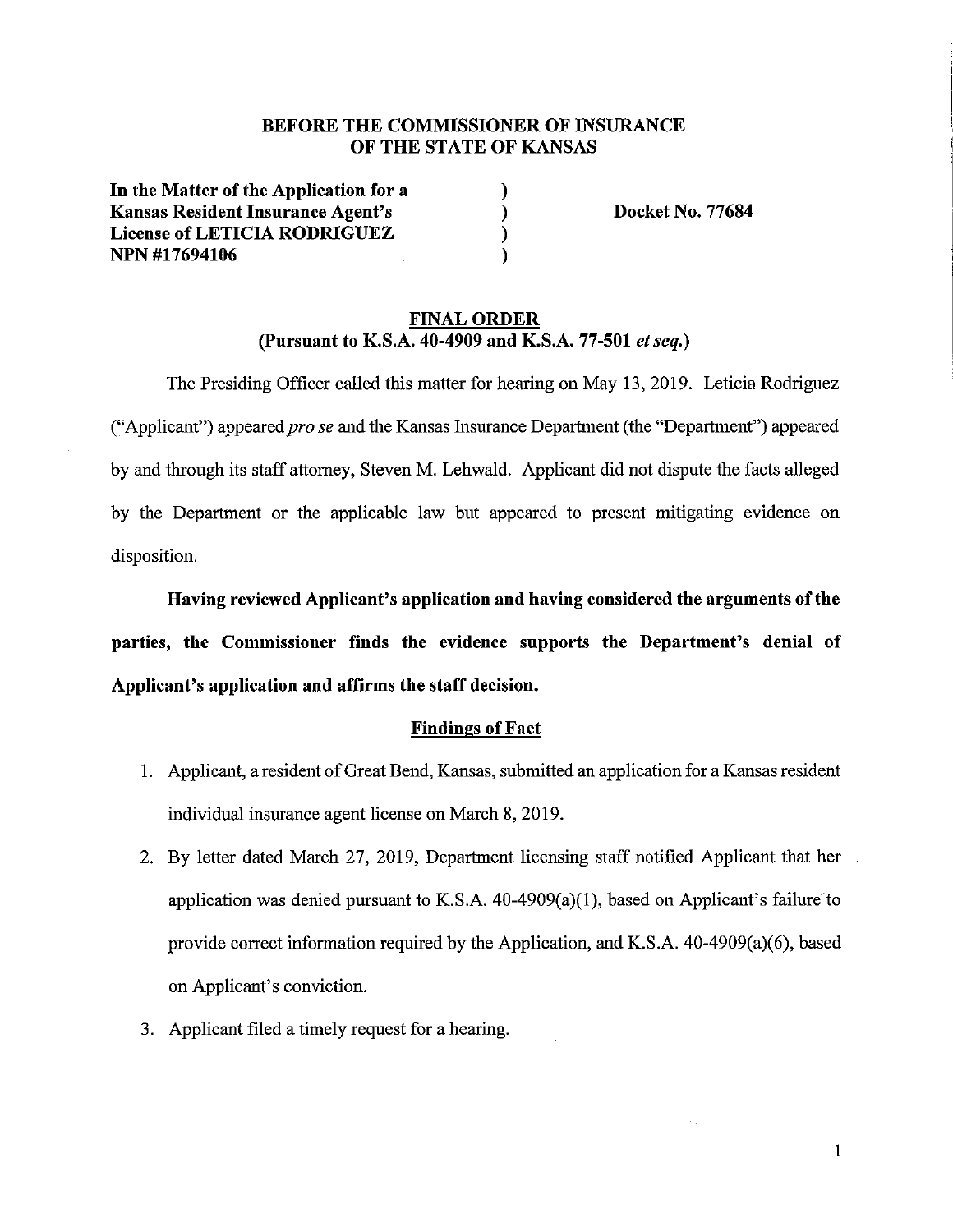4. The Presiding Officer is the Assistant Commissioner of Insurance acting on behalf of the

Commissioner of Insurance as the agency head as provided in K.S.A. 77-547.

5. Background question la under item 38 of the application asks:

Have you ever been convicted of a misdemeanor, had a judgment withheld or deferred, or are you currently charged with committing a misdemeanor?

- 6. Applicant answered "no."
- 7. A local and national background check showed the following convictions:

8. Applicant submitted her application online.

9. As part of the online application, a pop-up notification appears before the applicant

proceeds to background question. It states, in part:

Please review the background question tab carefully and thoroughly. An incorrect or inaccurate response to a background question may result in delay in your application and/or ultimately a denial of license ....

Also note that convictions or pending charges of driving without required vehicle liability insurance are not "traffic offenses" which may be excludes from disclosure. Any convictions or pending charges of driving without required vehicle liability insurance are required to be disclosed.

10. The pop-up notification requires the Applicant to affirmatively acknowledge reading the

notification, which states:

Click here to acknowledge that you read, understand and agree to the information on this page. Then click "continue.

11. The Applicant is not able to proceed to the background questions until clicking on the

acknowledgement box.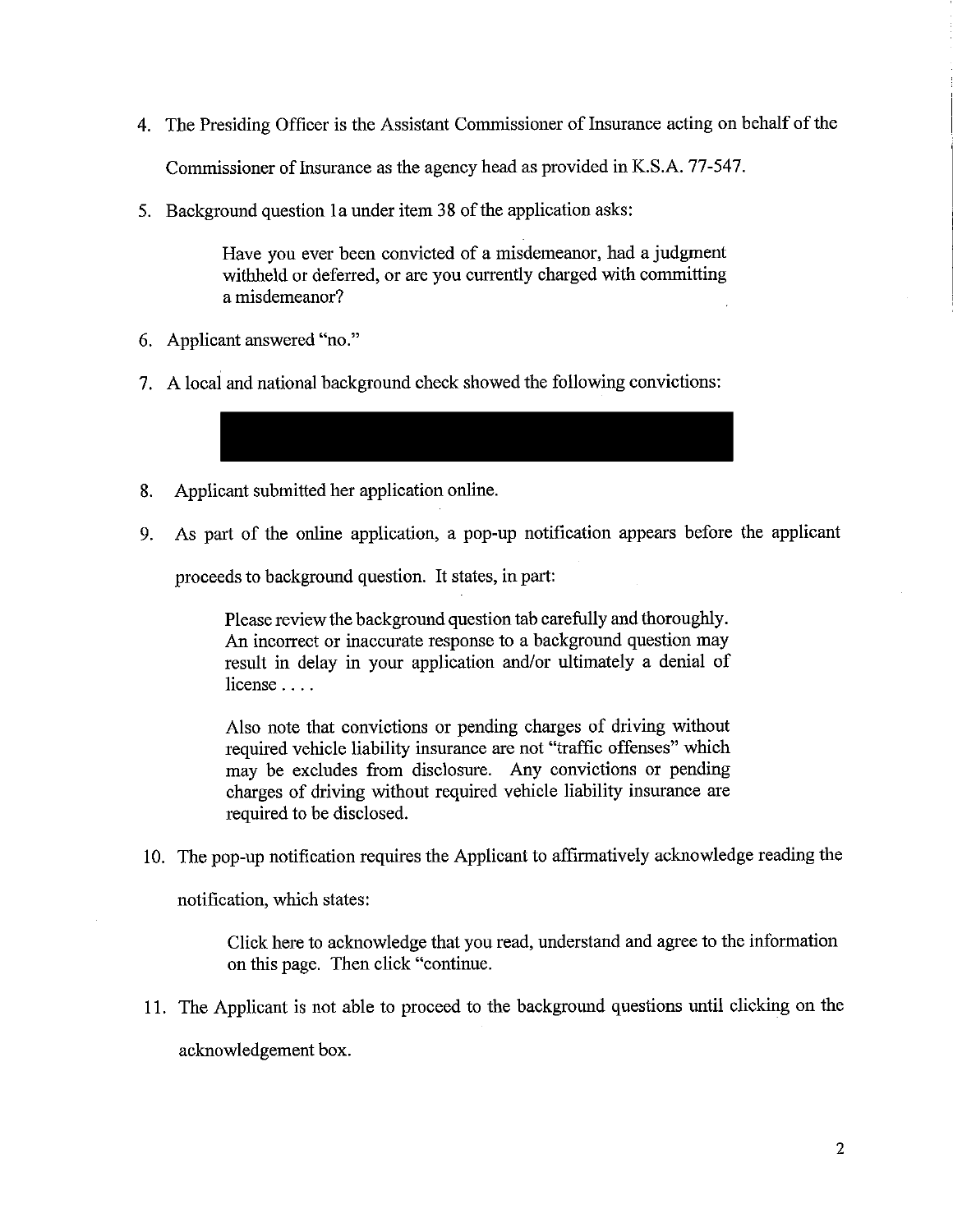12. At the end of the application the Applicant signed the Applicant's Certification and Attestation portion of the application which states, in part:

The Applicant must read the following very carefully:

I hereby certify that, under penalty of perjury, all of the information submitted in this application and attachments is true and complete. I am aware that submitting false information or omitting pertinent or material information in connection with this application 1s grounds for license revocation or denial of the license ....

- 13. Applicant apologized for her failure to disclose the violation. She testified that she did not intend to hide anything. She said she filled out the application in a library and was rushed. She explained that she thought the violation was a traffic ticket and that she was not required to disclose it. She testified that she does not remember the pop up.
- 14. Counsel for the Department staff asked the Presiding Officer to take into account that agents must be precise and complete in filling out applications for insurance coverage even when they are under pressure. The failure of Applicant to disclose the driving without liability insurance indicates she was hiding it or she could not be accurate when working under pressure.

#### **Applicable Law**

- 15. Before approving an application for a Kansas resident insurance agent's license, the Commissioner has the statutory obligation to "determine that the applicant . . . has not committed any act that is grounds for denial pursuant to this section or suspension or revocation pursuant to K.S.A. 40-4909, and amendments thereto." K.S.A. 40-4905.
- 16. Pursuant to K.S.A. 40-4909(a), the Commissioner "may revoke, suspend, or deny the license of a person who has "been convicted of a misdemeanor or felony," K.S.A. 40- 4909(a)(6).

3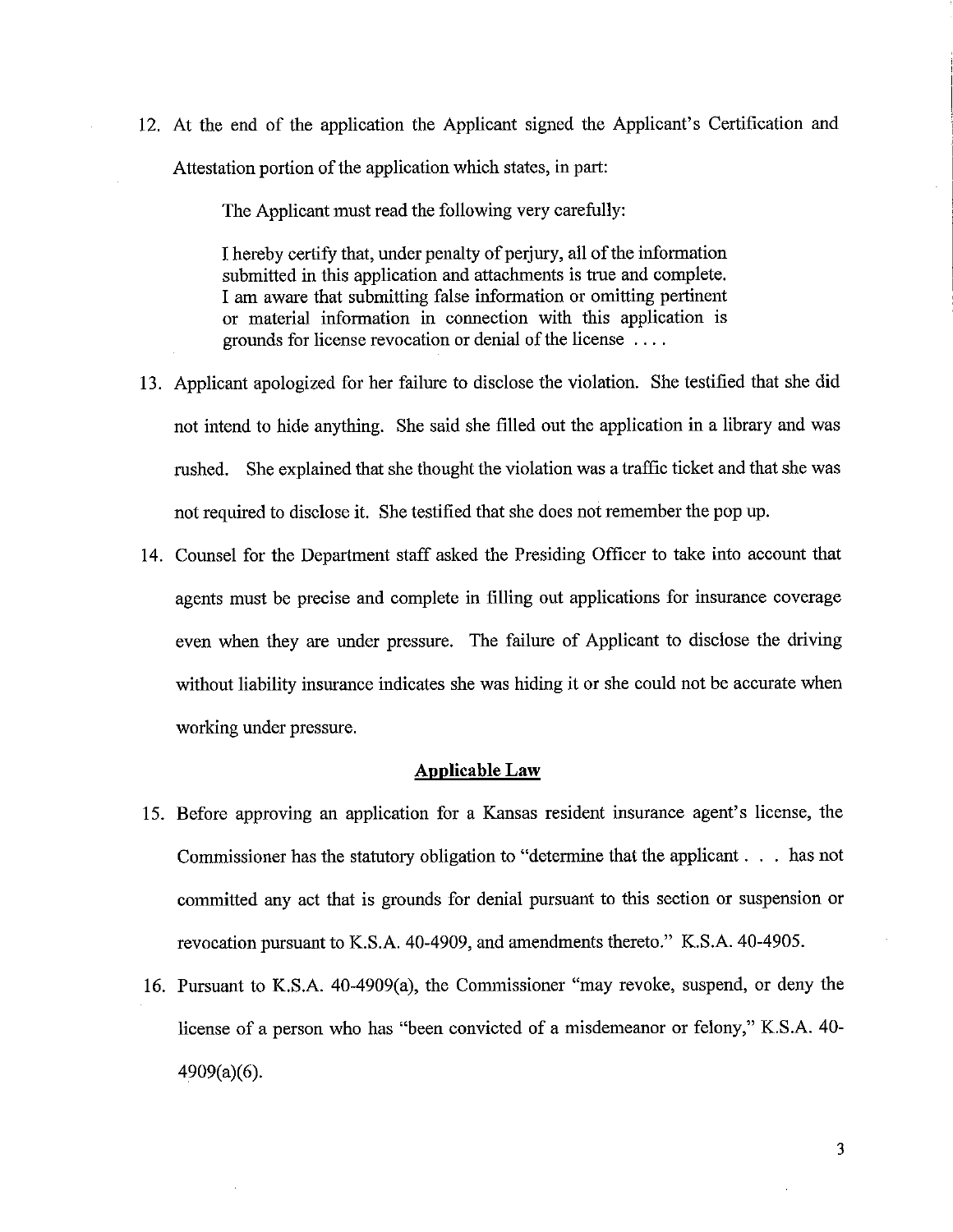17. The Kansas Supreme Court has not had occasion to discuss the factors the Commissioner should consider when exercising his or her discretion under K.S.A. 40-4909(a)(6), but it has listed the factors to be considered in determining whether a former attorney should be readmitted to the practice of law. They are:

> ( 1) the present moral fitness of the petitioner; (2) the demonstrated consciousness of the wrongful conduct and disrepute which the conduct has brought the profession; (3) the extent of petitioner's rehabilitation; (4) the seriousness of the original misconduct; (5) conduct subsequent to discipline; (6) the time elapsed since the original discipline; (7) the petitioner's character, maturity and experience at the time of the original discipline; and (8) the petitioner's present competence in legal skills. *State v. Russo,* 210 Kan. 5, 6,630 P.2d 711 (1981).

The Kansas Supreme Court held that the same factors applied in considering reinstatement to practice law were equally relevant to the practice of medicine. *Vakas v. Kansas Bd. of Healing Arts,* 248 Kan. 589, 600, 808 P.2d 1355, 1364 (1991). The Commissioner considers the direction given on the exercise of discretion in granting legal and medical licenses.

18. Pursuant to K.S.A. 77-526(a), the Assistant Commissioner of Insurance acting on behalf of the Commissioner of Insurance as the agency head, as provided in K.S.A. 77-547, is empowered to render a Final Order.

# **Conclusions of Law**

- 19. The Commissioner has jurisdiction over Applicant as well as the subject matter of this proceeding, and such proceeding is held in the public interest.
- 20. The Assistant Commissioner of Insurance is acting on behalf of the Commissioner of Insurance as the agency head and is empowered to render a Final Order.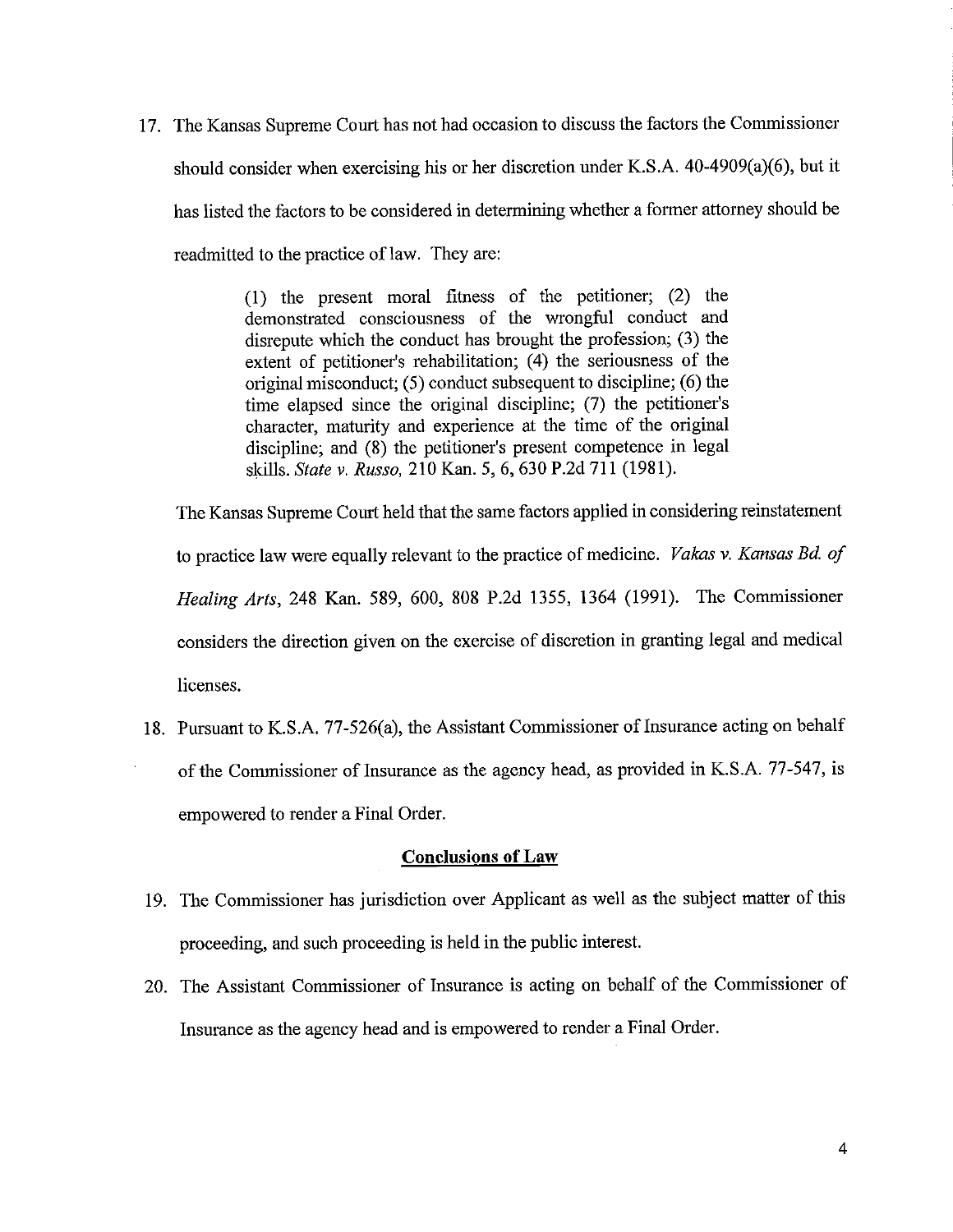- 21. The Commissioner finds that the driving without liability insurance conviction should have been disclosed.
- 22. The Commissioner has considered the factors most favorable to Applicant, specifically that she now takes responsibility for her failure to disclose the violation, the violation took place nine years ago, and Applicant has had no subsequent violations of the law.
- 23. The Commissioner has considered the factors that weigh most heavily against Applicant, chiefly that Applicant either intended to conceal the Driving Without Liability Insurance conviction or failed to exercise care in completing the application. Applicant had specific notice from the online pop up that care should be taken in completion of the background questions, and that disclosure of driving without liability insurance was required. Further, Applicant certified under penalty of perjury that all of the information submitted in her application was true and complete.

### **Policy Reasons**

Before issuing an insurance agent license, the Commissioner must determine that the applicant is qualified and has not committed any act that would be grounds for denial, suspension, or revocation. K.S.A. 40-4905(b). Further, the Commissioner is charged with licensing, or continuing to license, persons or entities to sell, solicit, or negotiate insurance in the state of Kansas only if their conduct indicates they are both qualified and trustworthy.

#### **Finding and Order**

Pursuant to K.S.A. 40-4909(a)(6), the Commissioner finds that Applicant's license should be denied because Applicant failed to disclose her conviction for driving without liability insurance. More importantly, the Applicant failed to demonstrate an ability to accurately read and follow instructions in the application or that she understood the seriousness of attesting under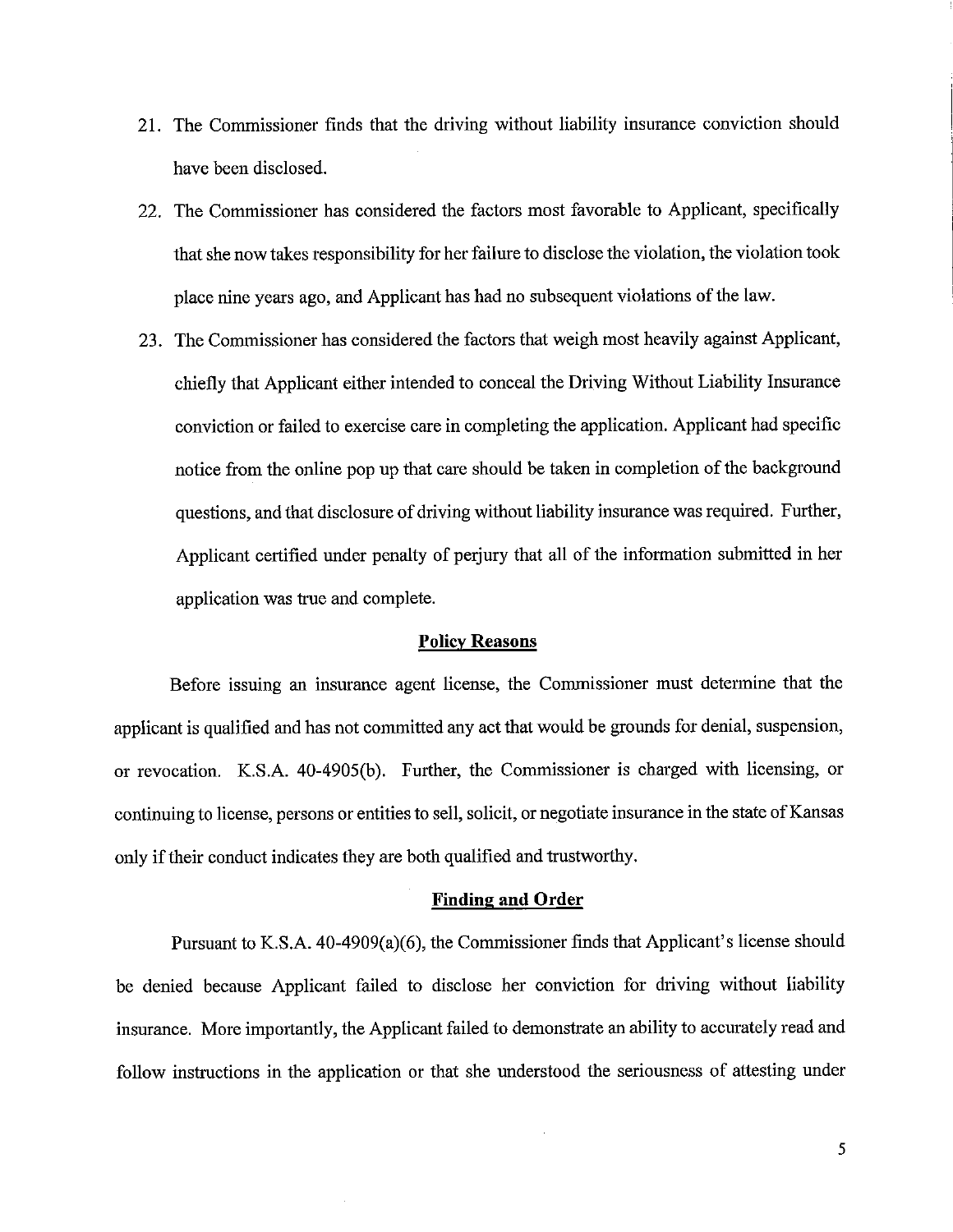penalty of periury. Had Applicant disclosed the violation, as clearly indicated by specific instructions in the application, the license would have been granted. The Conunissioner has concluded that it is not in the interest of public to issue an agent license to Applicant at this time.

# **THE COMMISSIONER OF INSURANCE THEREFORE ORDERS IT THAT:**

- **1. Denial of Applicant's application for a Kansas resident insurance agent's is AFFIRMED.**
- **2. Pursuant to K.S.A. 77-415(b)(2)(A), this order is designated by the Department as precedent.**

IT IS SO ORDERED THIS **22<sup>th</sup>DAY OF MAY 2019, IN THE CITY OF TOPEKA**, **COUNTY OF SHAWNEE, STATE OF KANSAS.** 



VICKI SCHMIDT COMMISSIONER OF INSURANCE

BY: BarbaranCept-

Barbara W. Rankin **Assistant Commissioner** Presiding Officer

### **NOTICE**

Pursuant to K.S.A. 77-601 *et seq.,* Applicant is entitled to judicial review of this Final Order. The petition for judicial review must be filed within thirty (30) days of service of this Final Order (plus three [3] days for service by mail pursuant to K.S.A. 77-531). In the event Applicant files a petition for judicial review pursuant to K.S.A. 77-613(e), the Agency Officer to be served on behalf of the Kansas Insurance Department is:

Justin L. McFarland, General Counsel Kansas Insurance Department 420 SW 9th Street Topeka, KS 66612